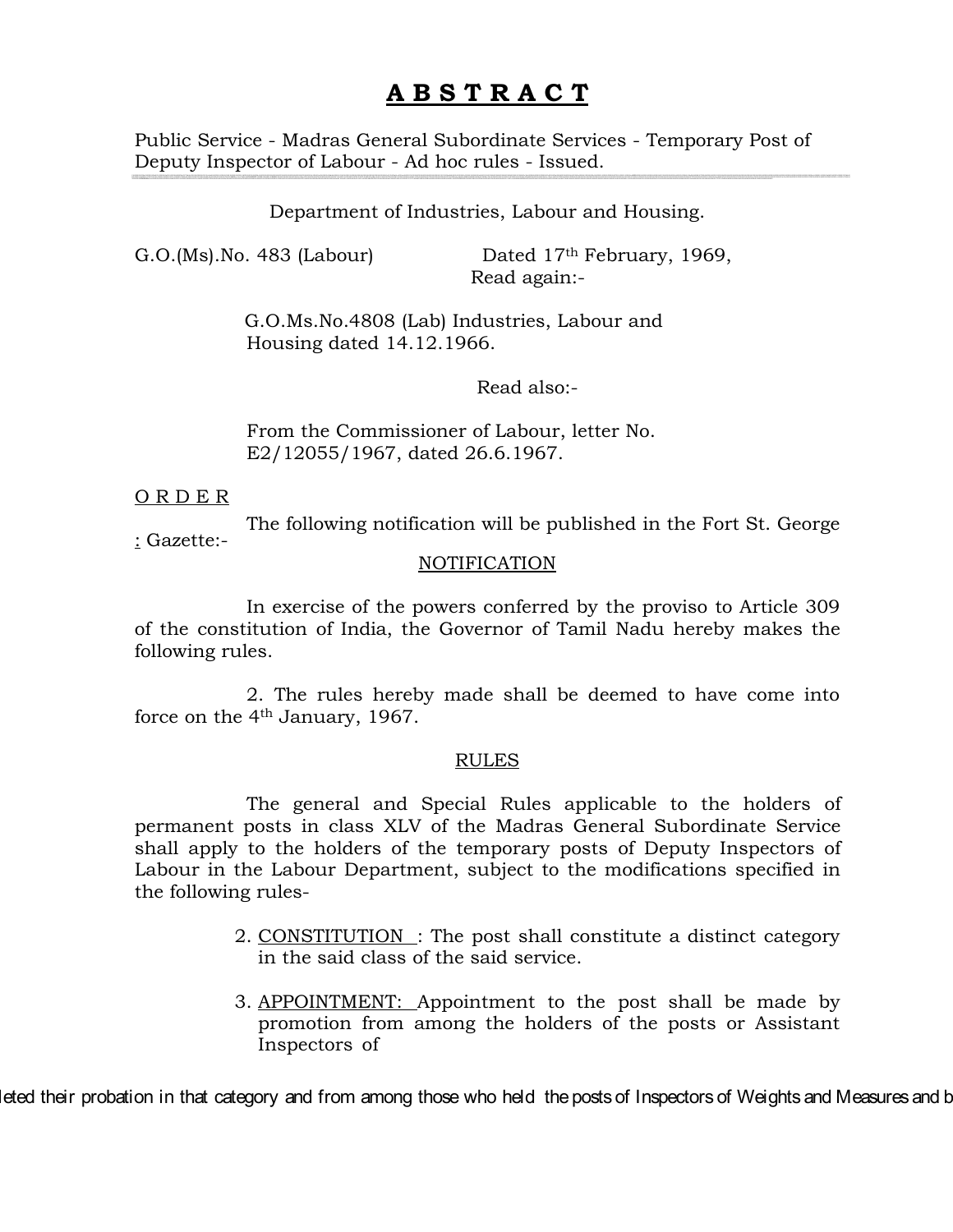on the date of merger of the Weights and Measures Department with the Labour Department.

- 4. SELECTION CATEGORY: Promotion to the post shall be made on grounds of merit and ability, eniority being considered only where merit and ability are approximately equal.
- 5. APPOINTING AUTHORITY: The appointing authority for the post shall be the Commissioner of Labour.
- 6. PROBATION: \* Deleted as per G.O.Ms.No.599, Labour and Employment, dated 30.9.1974.
- 7. POSTING AND TRANSFER: Postings and transfers of the holders of the posts shall be made by the Deputy Commissioner of Labour in consultation with the Deputy Commissioner of Labour (Inspections)
- 8. UNIT OF APPOINTMENT: For the purpose of appointment reversion and re-appointment of probationers and approved probationers, the entire State shall be the unit.
- 9. PAY: There shall be paid to the holders or the post a monthly pay calculated in the scale of Rs.250-15-400.

-/TRUE COPY/-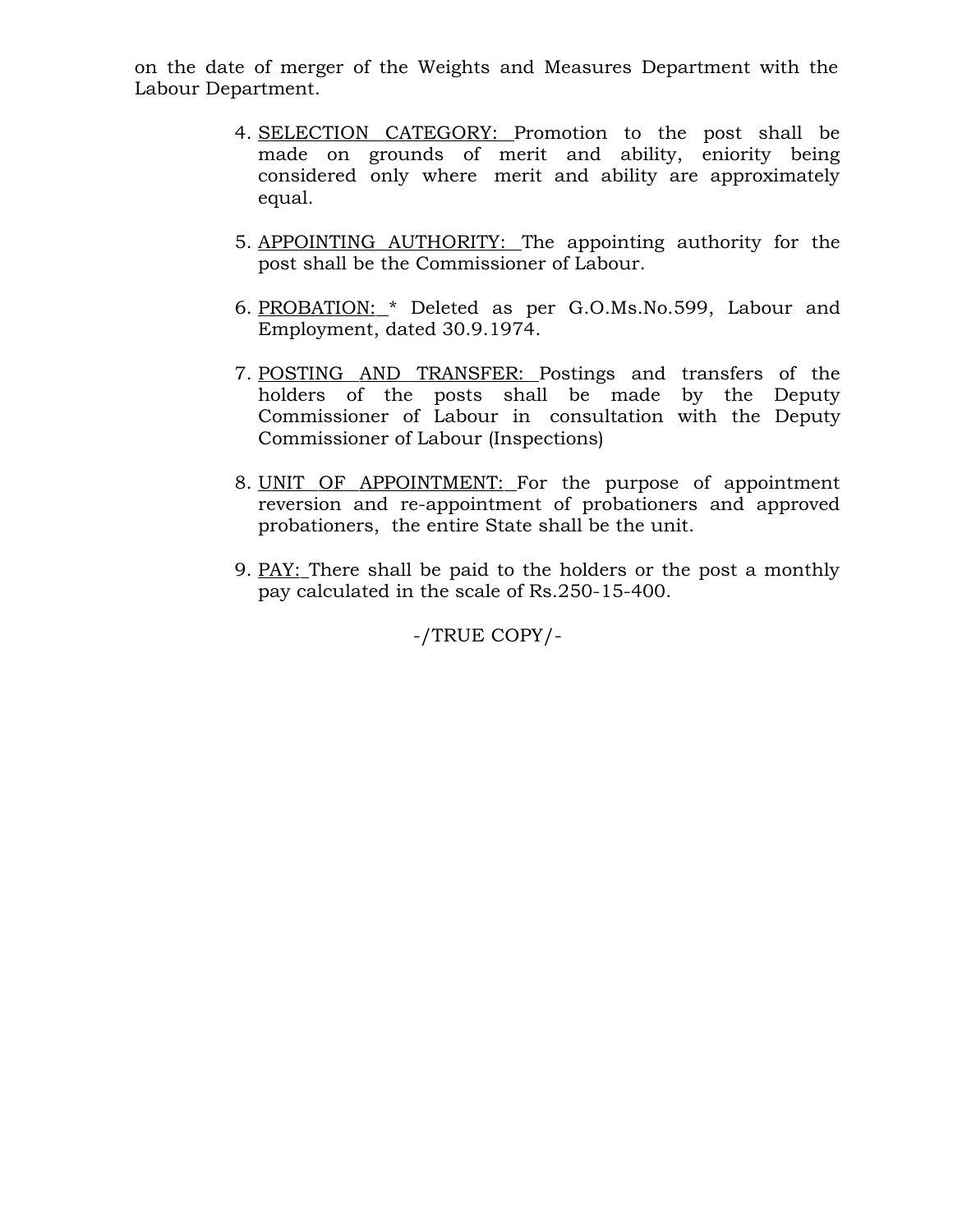# A B S T R A C T

Public Service - Madras General Subordinate Services - Temporary Post of Deputy Inspector of Labour - Ad hoc rules - Issued.

## Department of Industries, Labour and Housing.

G.O.(Ms).No. 483 (Labour) Dated 17<sup>th</sup> February, 1969, Read again:-

> G.O.Ms.No.4808 (Lab) Industries, Labour and Housing dated 14.12.1966.

## Read also:-

From the Commissioner of Labour, letter No. E2/12055/1967, dated 26.6.1967.

O R D E R

The following notification will be published in the Fort St. George

: Gazette:-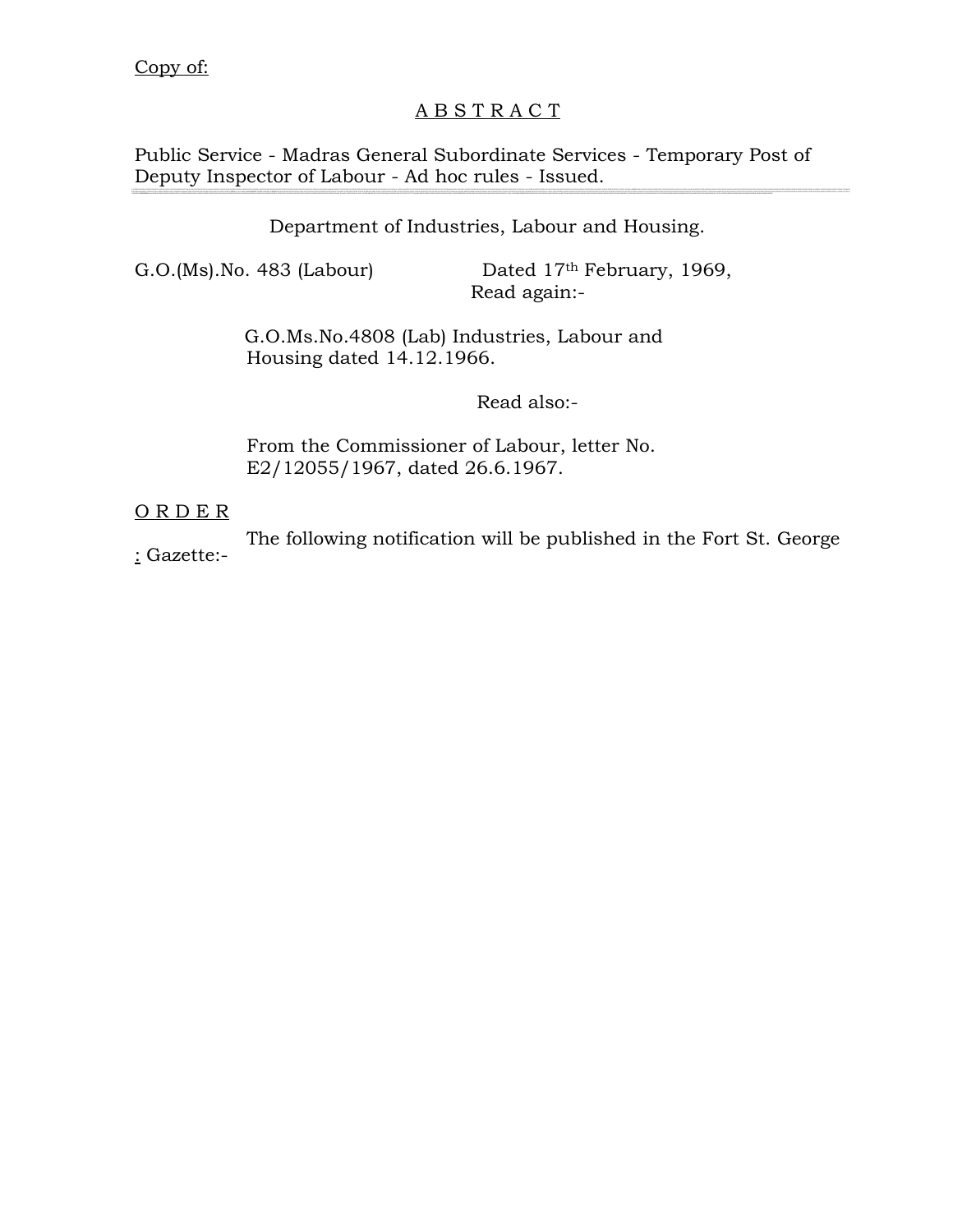#### NOTIFICATION

In exercise of the powers conferred by the proviso to Article 309 of the constitution of India, the Governor of Tamil Nadu hereby makes the following rules.

2. The rules hereby made shall be deemed to have come into force on the 4th January, 1967.

### RULES

The general and Special Rules applicable to the holders of permanent posts in class XLV of the Madras General Subordinate Service shall apply to the holders of the temporary posts of Deputy Inspector of Labour in the Labour Department, subject to the notifications specified in the following rules-

> 2. CONSTITUTION : The post shall constitute a distinct category in the said class of the said service.

 3. APPOINTMENT: Appointment to the post shall be made by promotion from among the holders of the post or Assistant Inspectors of Labour who have put in a service of not less than three years and have completed their probation in that category and from among those who held the posts of Inspectors of Weights and Measures and by transfer from among those who held the posts of Assistant Controllers of Weights and Measures, on the date of merger of Weights and Measures Department with the Labour Department.

- 3. SELECTION CATEGORY: Promotion to the post shall be made on grounds of merit and ability, eniority being considered only where merit and ability are approximately equal.
- 4. APPOINTING AUTHORITY: The appointing authority for the post shall be the Commissioner of Labour.
- 5. PROBATION: \* Deleted as per G.O.Ms.No.599, Labour and Employment, dated 30.9.1974.
- 6. POSTING AND TRANSFER: Posting and transfers or the holders of the posts shall be made by the Deputy Commissioner of Labour in consultation with the Deputy Commissioner of Labour (Inspections)
- 7. UNIT OF APPOINTMENT: For the purpose of appointment reversion and re-appointment of probationers and approved probationers, the entire State S hall be the unit.
- 8. PAY: There shall be paid to the holders or the post a monthly pay calculated in the scale of Rs.250-15-400.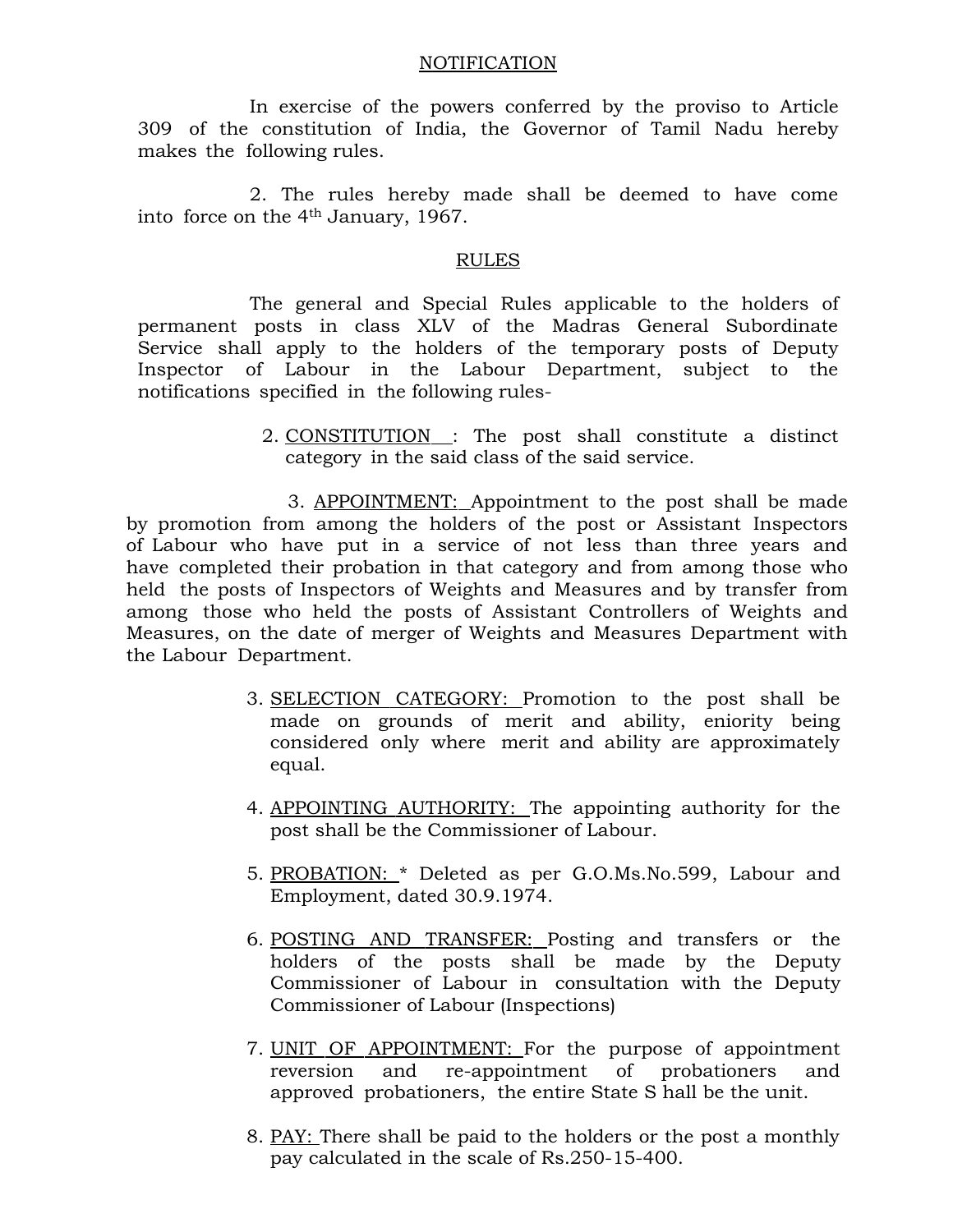# -/TRUE COPY/-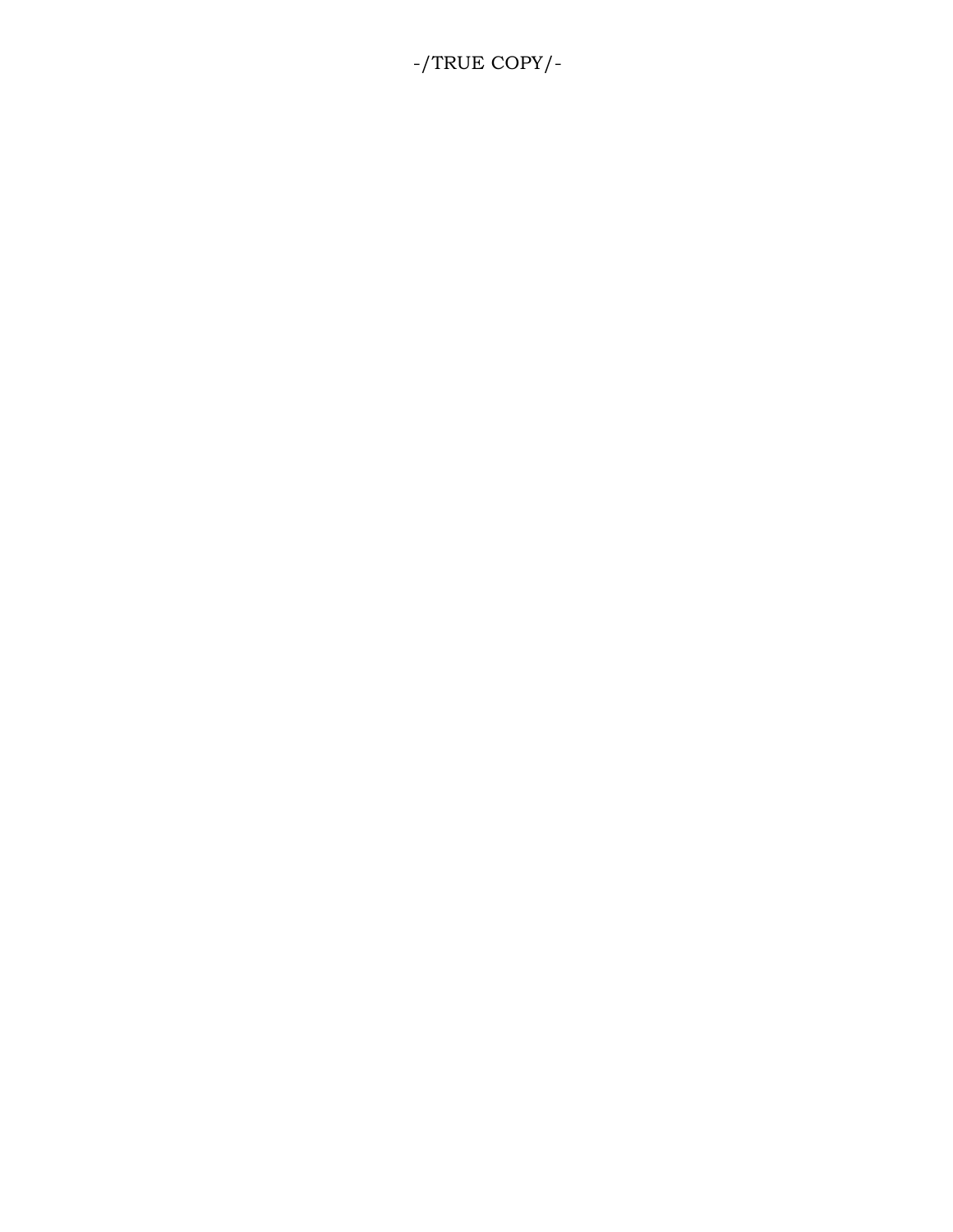### Abstract

-------

Public Services - Tamil Nadu General Subordinate Service - Amendment to rules - Issued.

Read again:-

- 1. G.O.Ms.No.1318, Public (Services-G) dated 15.7.1969.
- 2. G.O.Ms.No.483 (Labour) IL&H dated 17.2.1969.
- 3. G.O.Ms.No.1409, Public (Services-D) dated 21.5.1973.

\*\*\*\*\*\*\*\*\*\*\*

Read also:

From the Commissioner of Labour, letter No. Y1/16688/1973, dated 30.6.1973.

\*\*\*\*\*\*

#### ORDER:

With reference to G.O.Ms.No.1318, Public (Services-G) dated: 15.7.1969 the Commissioner of Labour has proposed that no probation is necessary in the Post of Deputy Inspector of Labour if one completes probation in the category of Assistant Inspector of Labour. As there is no direct recruitment to the post of Deputy Inspector of Labour the Government direct that Rule 6 of the Adhoc rules issued in G.O.Ms.No.483 (Labour) IL&H dated 17.2.1969 be deleted the following notification will be published in the Tamil Nadu Government Gazette:-

#### NOTIFICATION

In exercise of the powers conferred by the proviso to Article 309 of the Constitution of India the Governor of Tamil Nadu hereby makes the following amendment to the rules Published with the late Industries, Labour and Housing Department, Notification SRO No.A.200 of 1969, dated the 17th February, 1969, at page 226 of Part V of the Fort St.George Gazette, dated the 23rd April 1969.

AMENDMENT Rule 6 of the said rules shall be omitted.

## //TRUE COPY//